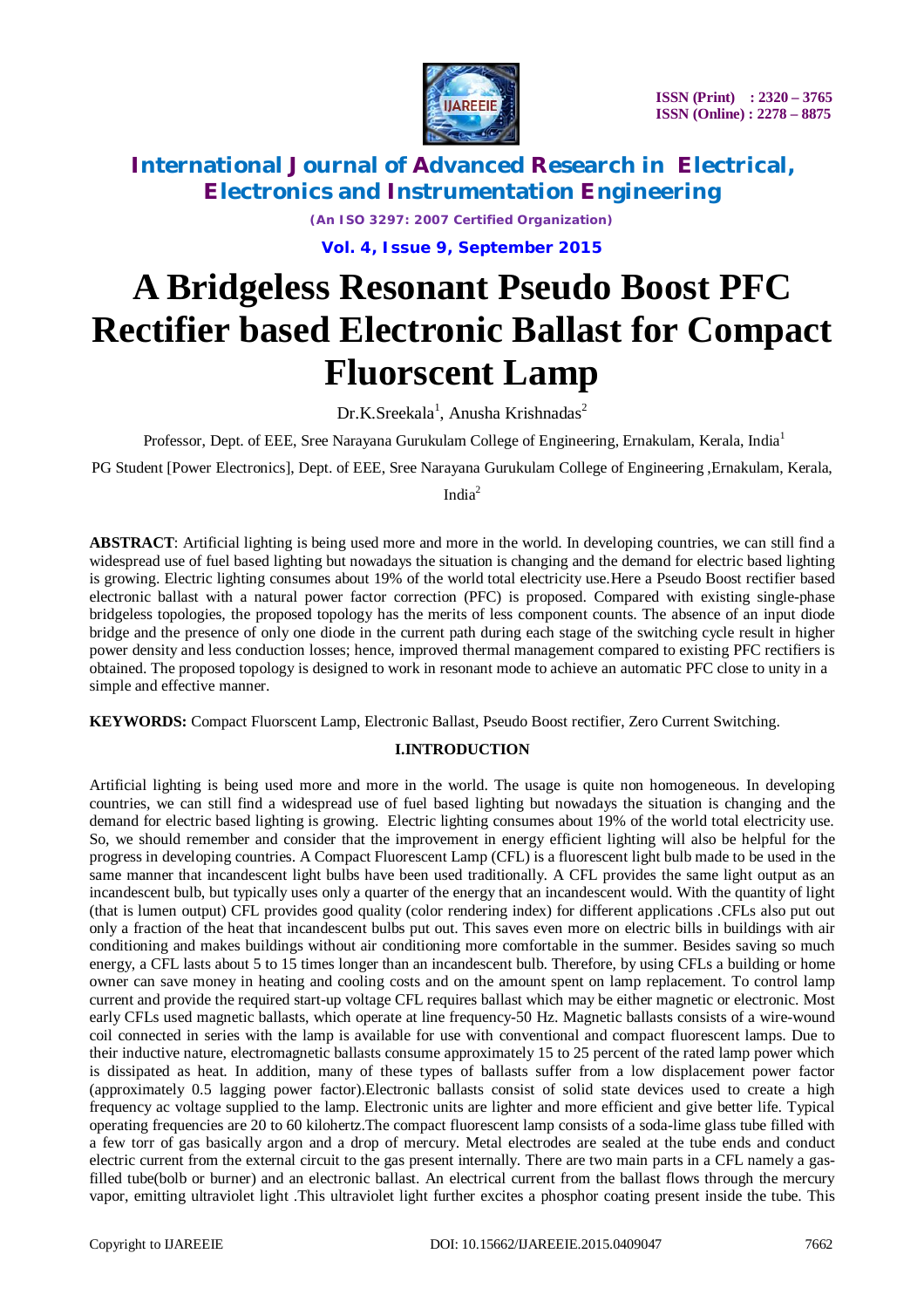

*(An ISO 3297: 2007 Certified Organization)*

### **Vol. 4, Issue 9, September 2015**

coating is responsible for emitting visible light. Electronic ballasts usually contains a small circuit board along with rectifiers, a filter capacitor and two switching transistors. These transistors are usually connected as a high-frequency resonant series DC to AC inverter. This high frequency, around 40 kHz is then applied to the lamp tube.

### **II.LITERATURE SURVEY**

Most of the PFC rectifiers utilize a boost/buck–boost topology converter at their front end due to its high power factor (PF) capability [1]–[4]. However, a conventional PFC scheme has lower efficiency due to significant losses in the diode bridge. During each switching cycle interval, the current flows through three power semiconductor devices. The forward voltage-drop across the bridge diodes degrades the converter efficiency, especially at low-line input voltage. In response to these concerns, considerable research efforts have been directed toward the development of efficient bridgeless PFC circuit topologies [5]–[24]. A bridgeless PFC circuit allows the current to flow through a minimum number of switching devices compared to the conventional PFC circuit. Accordingly, the converter's conduction losses can be significantly reduced, and higher efficiency and lower cost can be obtained. However,most of the previous proposed bridgeless PFC converters have at least one of the following drawbacks: high components count, components are not fully utilized over whole ac-line cycle, complex control, dc output voltage is always higher than the peak input voltage, lack of galvanic isolation, and due to the floating ground, some topologies require additional diodes and/or capacitors to minimize EMI. In order to overcome most of these problems, an interesting reduced component count topology has been introduced in [25]. However, the proposed topology in [25] still suffers from having at least two semiconductors in the current conduction path during each switching cycle. In [26], a zero current switch topology is presented. This topology has reduced-component count; however, the load is floating with respect to the input. A novel low-count topology has been introduced in [27]. The proposed topology has low-component count with an input stage similar to a boost converter.The main Objective of this paper is to develop a high energy efficient bridgeless resonant pseudo Boost power factor correction rectifier based electronic ballast for a Compact Fluorscent lamp and thereby improving the power factor.

#### **III.PROPOSED SYSTEM**



Fig. 1 Proposed System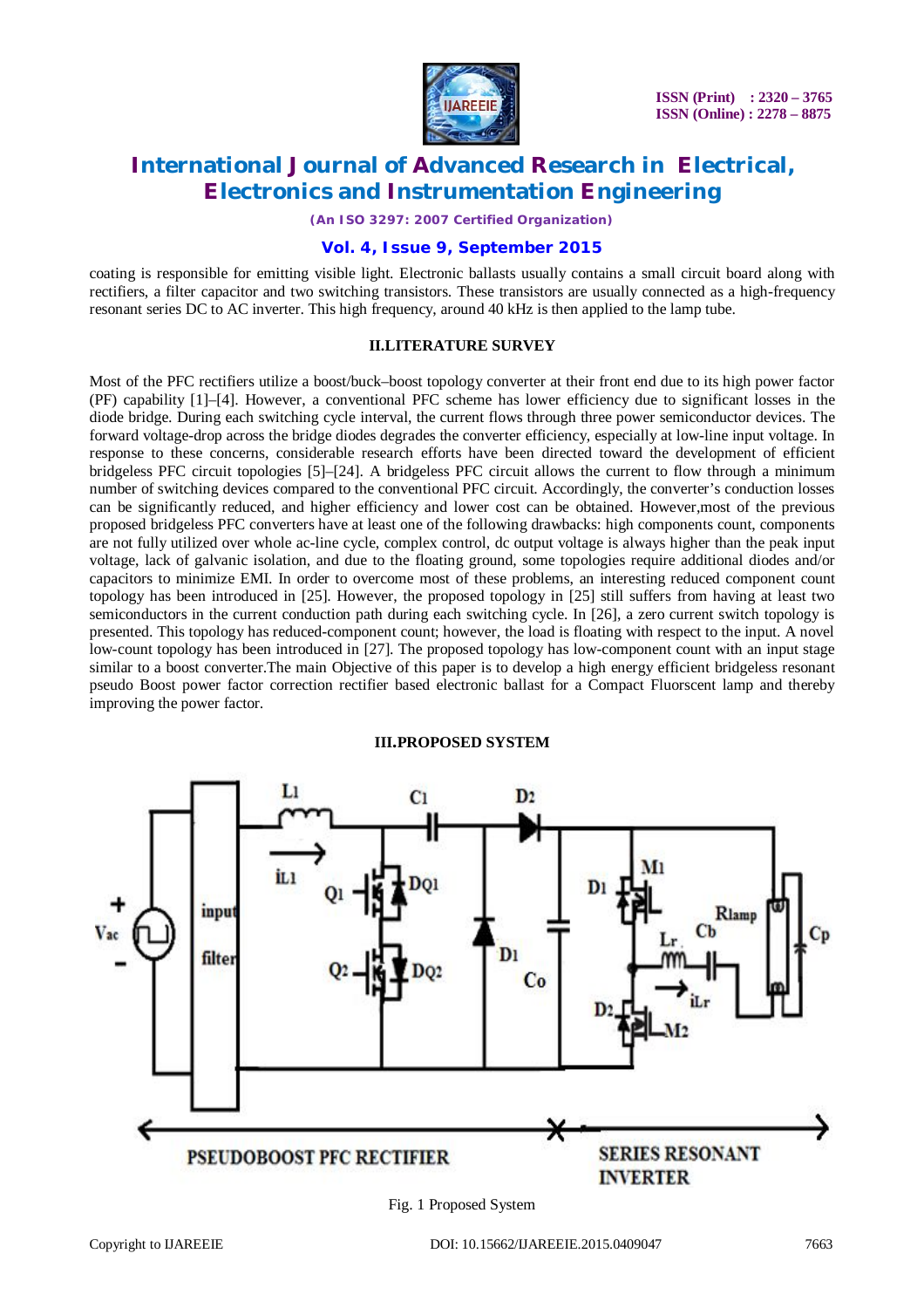

*(An ISO 3297: 2007 Certified Organization)*

### **Vol. 4, Issue 9, September 2015**

The proposed electronic ballast shown in figure 1,consists of a bridgeless PFC resonant pseudoBoost converter and a high frequency series resonant inverter. The PFC converter improves the input power factor and series resonant inverter provides sufficient ignition voltage and supplies constant lamp current at high frequency to drive the fluorescent lamp. The quasi half bridge inverter produces a square voltage which is fed to the load through the LC network which filters the odd harmonics present in the square wave. Since the harmonics in the square wave are attenuated by the LC network, an analysis is carried out only using the fundamental component of the square wave voltage. The switches $M_1$ and M<sup>2</sup> are alternatively switched on and off at a switching frequency of 20KhZ.The switching frequency of the resonant inverter is kept more than the resonant frequency of the inverter to confirm Zero voltage switchingwhich reduces switching losses at high frequency.

### **IV. PSEUDOBOOST CONVERTER**



Fig.2 Pseudo boost Converter

The term Bridgeless Resonant PseudoBoost PFC rectifier refers to a type of bridgeless ac to dc converter with natural power factor correction. Pseudoboost PFC has the merits of less component counts. The absence of an input diode bridge and the presence of only one diode in the current path during each stage of the switching cycle result in higher power density and less conduction losses; hence, improved thermal management compared to existing PFC rectifiers is obtained. The converteris designed to operate in discontinuous-conduction mode (DCM) during the switch turn-on interval and in resonant mode during the switch turnoff intervals. As a result, the switch current stress is similar to the conventional DCM PFC converter, while the switch voltage stress is higher. The resonant mode operation gives additional advantages such as zero-current turn-on in the active power switches, zero-current turn-off in the output diode and reduces the complexity of the control circuitry. Moreover, the two power switches  $Q_1$  and  $Q_2$ can be driven by the same control signal, which significantly simplifies the control circuitry. Thus, during each switching period  $T_s$  the current path goes through only two or one semiconductor devices instead of three. As a result, the total conduction losses of the semiconductor devices will be considerably lower compared to the conventional bridgeless PFC converters. Following assumptions are made: input voltage is pure sinusoidal, ideal lossless components, the switching frequency( $f_s$ ) is much higher than the ac line frequency ( $f_L$ ), and theoutput capacitor  $C_0$  is large enough such that the output voltage can be considered constant over the whole line period. Based on these assumptions, the circuit operations in one switching period T<sub>s</sub>in a positive ac-line cycle can be divided into four distinct topological stages.

### **A. Circuit Operations**

Stage  $(t_0,t_1)$  - This stage starts when the switch  $Q_1$  is turned-on. The body Diode of  $Q_2$  is forward biased by the inductor current i<sub>L1</sub>. Diode D<sub>1</sub> is reverse biased by the voltage across  $C_1$ while D<sub>2</sub> is reverse biased by the voltages  $V_{C_1}+V_o$ . In this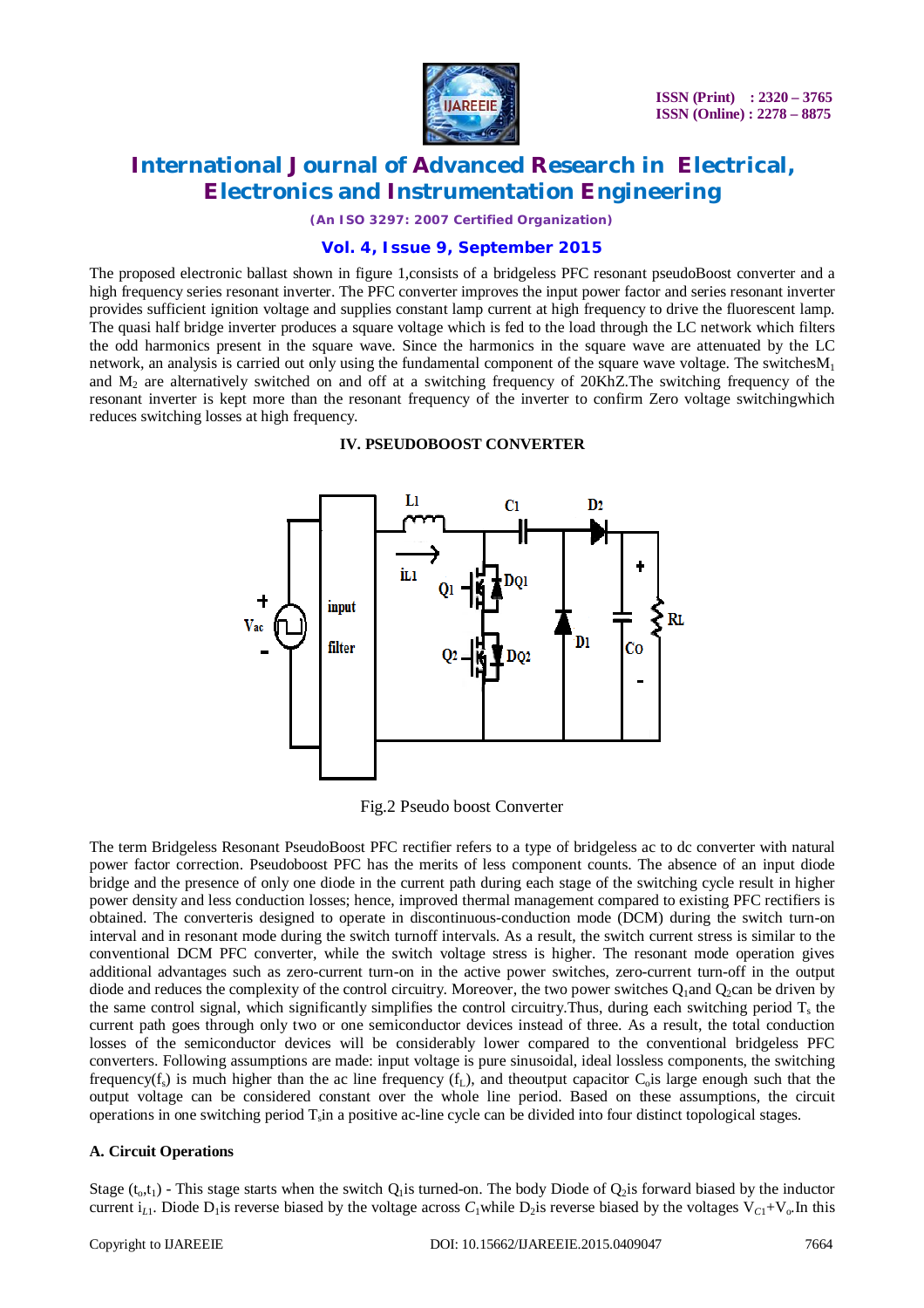

*(An ISO 3297: 2007 Certified Organization)*

### **Vol. 4, Issue 9, September 2015**

stage, the current through inductor  $L_1$  increases linearly with the input voltage, while the voltage across capacitor  $C_1$ remains constant at voltage  $V_x$ .



Fig.3 Stage 1

Stage  $2(t_1,t_2)$  -This stage starts when switch  $Q_1$  is turned OFF and diode  $D_2$  is turned ON simultaneously providing a path for the inductor currents  $i_L$ <sub>1</sub>.As a result, diode  $D_1$  remains reverse biased during this interval. The series tank consisting of L1and C1are excited by the input voltage Vacthrough diode D2.The stage ends when the resonant current i*<sup>L</sup>*1reaches zero and diode D<sub>2</sub>turns OFF with zero current.



Fig.4 Stage 2

Stage  $3(t_2,t_3)$  - During this stage diode D<sub>1</sub> is forward biased to provide a path during the negative cycle of the resonating inductor current  $i<sub>L,l</sub>$ . This stage ends when the inductor current reaches zero. Thus, duringthis stage diode  $D<sub>1</sub>$  is switched ON and OFF under zero current conditions. Assuming the constant input voltage over a switching period, the capacitor is discharged.



Fig.5 Stage 3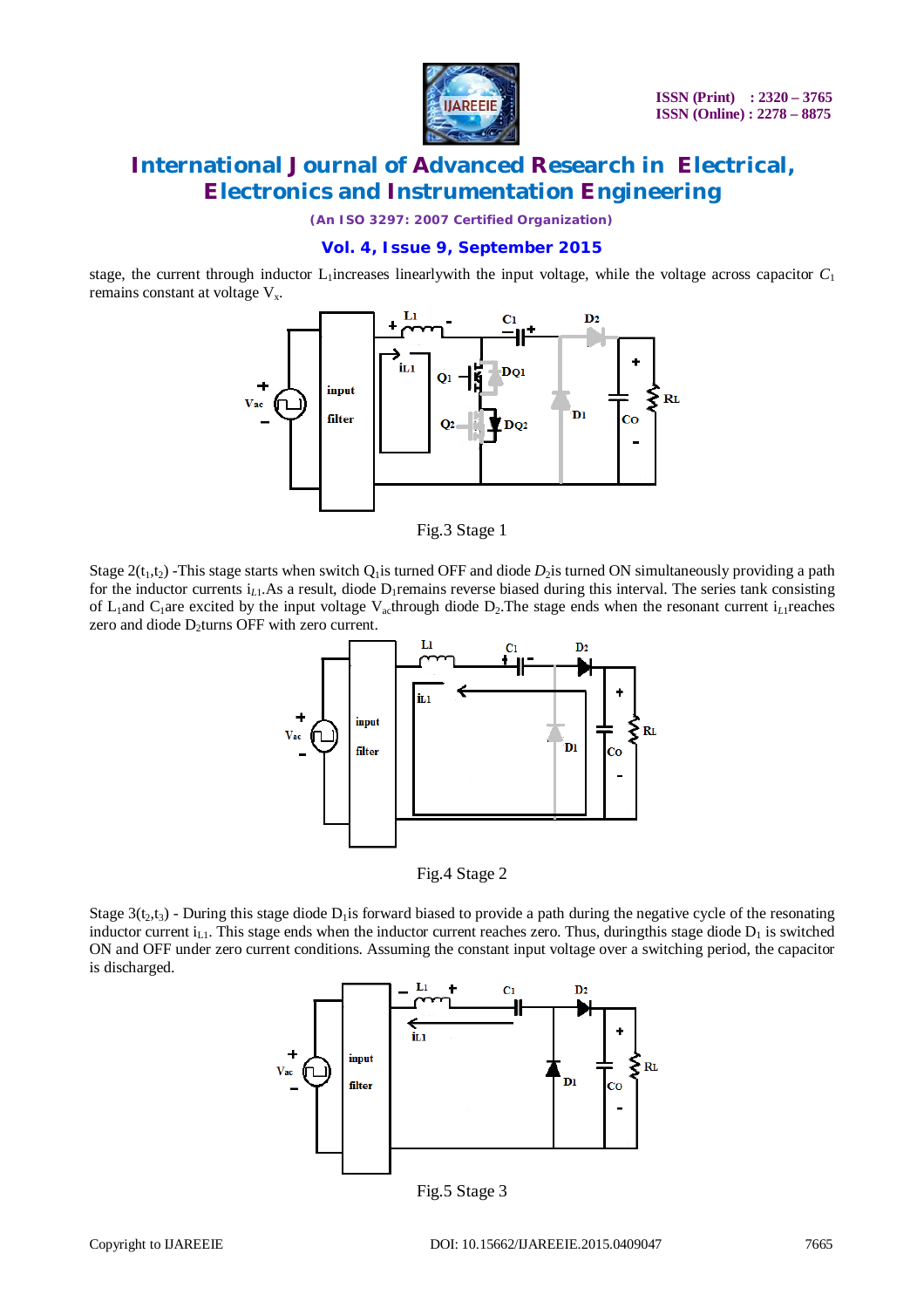

*(An ISO 3297: 2007 Certified Organization)*

### **Vol. 4, Issue 9, September 2015**

Stage  $4(t_3,t_4)$  - During this stage all switches are in their off-state. The inductor current is zero, while the capacitor voltage remains constant ( $V_{C1} = V_x$ ). It shall be noted that for this converter to operate as specified, the length of this stage must be greater than or equal to zero.



Fig.6 Stage 4

### **B. Design Equations**

The PseudoBoost Converter is designed for an input voltage V<sub>in</sub>= 108V, V<sub>o</sub>=300V and P <sub>in</sub>=10 W with a switching frequency of 20 KhZ. The Voltage Conversion ratio M is:  $M = 1.96$ Inductor equation is given by :  $L_1 = \frac{R_L T_S}{4}$  $\frac{1}{4}^{\rm T_S}$  square $\left(\frac{F}{\pi}\right)$  ൯…………………………… (1)  $L_1 = 3.5$  mH. Resonating Capacitor is given by:  $f_r = \frac{\omega_r}{2\pi}$  $rac{\omega_r}{2\pi} = \frac{1}{2\pi\sqrt{I}}$ ଶඥభେభ …………………….................... (2)  $C_1 = 11$  nF. The dimensionless conduction parameter K is defined by:  $K = \frac{2L_1}{R_1}$ ୖై ……………………………………….. (3)  $K = 0.01$ . Duty cycle  $d_1$  is : d<sup>1</sup> = M√2ܭ.............................................) 4(  $d_1 = 27$ .

## **V.SERIES RESONANT HALF BRIDGE INVERTER**

Series resonant inverter provides sufficient ignition voltage and supplies constant lamp current at high frequency to drive the fluorescent lamp. The quasi half bridge inverter produces a square voltage which is fed to the load through the LC network which filters the odd harmonics present in the square wave. Since the harmonics in the square wave are attenuated by the LC network, an analysis is carried out only using the fundamental component of the square wave voltage. The switches  $M_1$  and  $M_2$  are alternatively switched on and off at a switching frequency of 20KhZ.

### **A. Circuit Operations**

 $R = 9000$  Ohms.

P = Square(V)/R………………………………… (5)

Mode 1 ( $t_0$ <t<t<sub>1</sub>) - At  $t_0$ , body diode  $D_2$  starts conducting and the dc link capacitor is charged and during this interval the gate pulse is also applied to active switch  $M_2$ . The path of current is given as:  $C_0(-)$ -D<sub>2</sub>-L<sub>r</sub>-C<sub>b</sub>-(R<sub>lamp</sub>|| C<sub>p</sub>)-C<sub>o</sub>(+)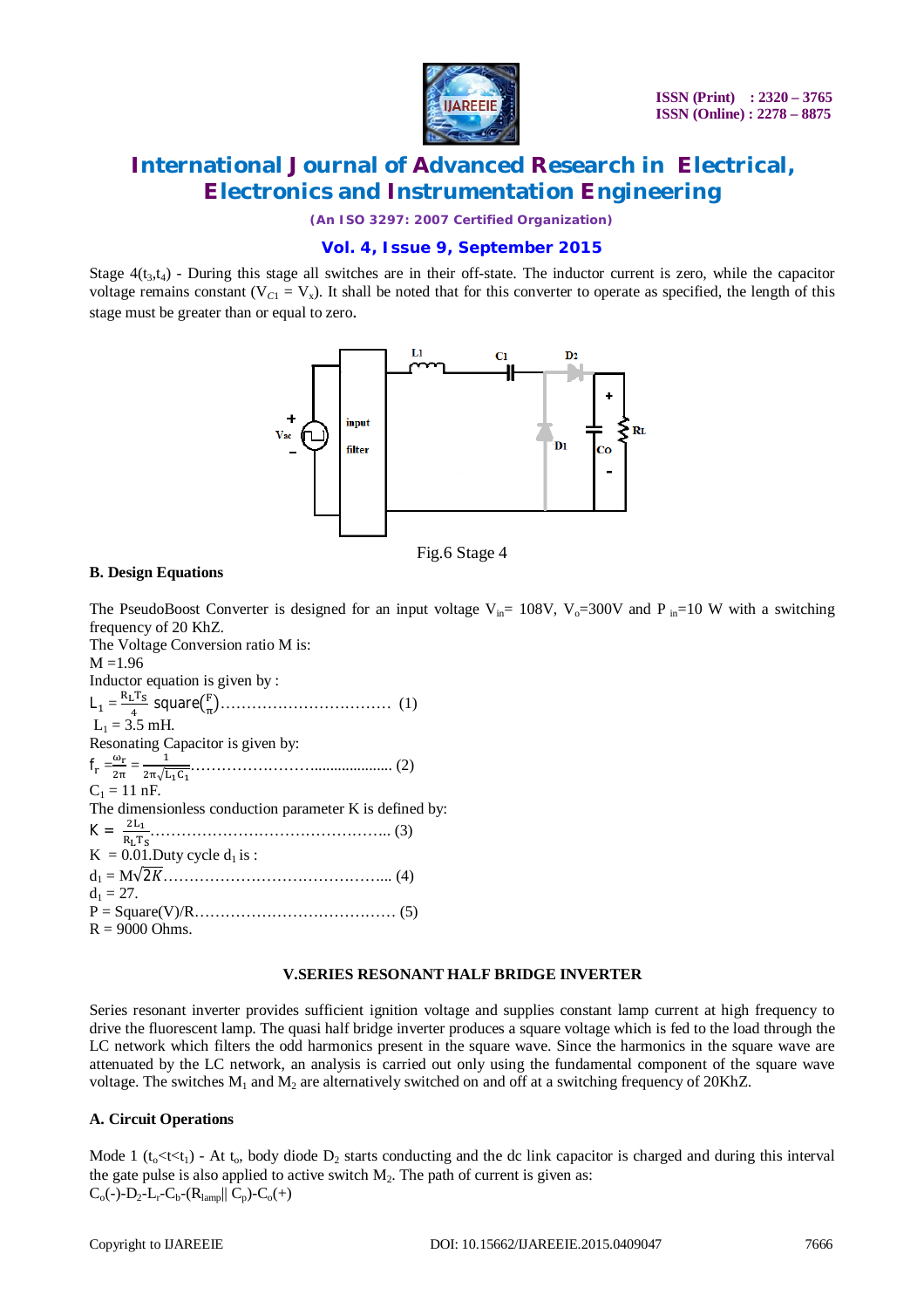

*(An ISO 3297: 2007 Certified Organization)* **Vol. 4, Issue 9, September 2015**



Fig.7 Mode 1

Mode 2 ( $t_1$ <t< $t_2$ ) - At  $t_1$ , the M<sub>2</sub> is turned on at ZVS and the dc link capacitor is discharged. The direction of resonant inductor current changes and it increases up to time  $t<sub>2</sub>$ . The path of current is given as:  $C_0(+)$ - $(R_{lamp}||C_p)$ - $C_b$ - $L_r$ - $M_2$ - $C_0($ - $)$ 



Fig.8 Mode 2

Mode 3 (t<sub>2</sub><t<t<sub>3</sub>) - M<sub>2</sub> is turned off at t<sub>2</sub> and body diode  $D_1$  starts conducting, thus allows resonant current to flow in the same direction due to resonant nature of the circuit. During this interval the gate pulses is also applied to active switch M1. The path of the current is given as:

 $D_1$ - $(R_{lamp}$ ||C<sub>p</sub>)-C<sub>b</sub>-L<sub>r</sub>- $D_1$ 



Fig.9 Mode 3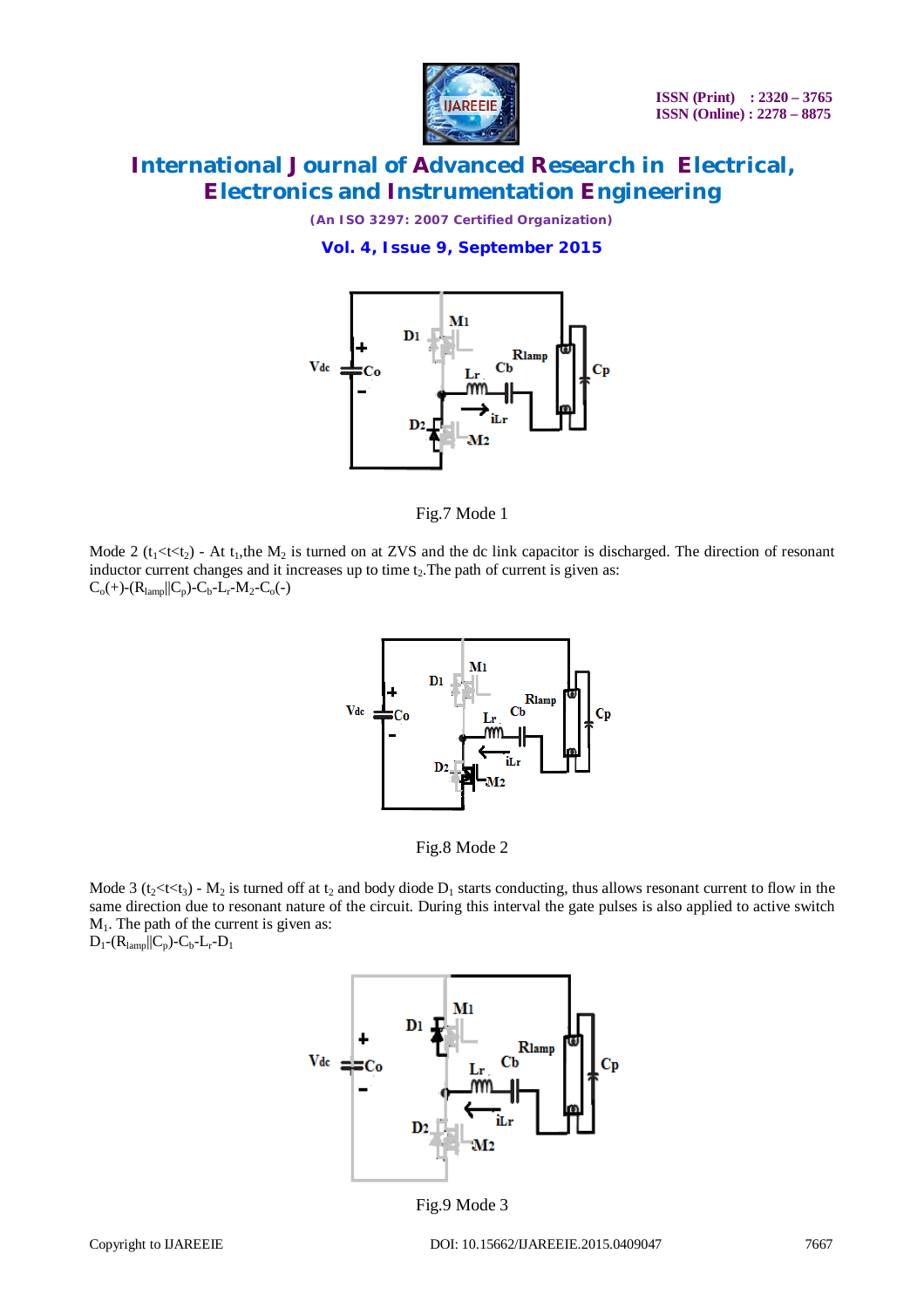

*(An ISO 3297: 2007 Certified Organization)*

### **Vol. 4, Issue 9, September 2015**

Mode 4 (t<sub>3</sub><t $\zeta$ ) - At t<sub>3</sub>, M<sub>1</sub> starts conducting and it is evident that it is turned on at ZVS. This ensures the change in the direction of the resonant current. The mode ends up at t4 and then mode 1 to Mode 4 repeat for the next switching cycle. The path of current is given as :

 $\mathbf{M}_1$  -  $\mathbf{L}_r$  -  $\mathbf{C}_b$  -  $(\mathbf{R}_{\text{lamp}}||\mathbf{C}_p)$  -  $\mathbf{M}_1$ 



#### Fig.10 Mode 4

#### **B. Design Equations**

At the time of starting, the selfoscillating technique provides a resonant frequency ( $\omega_{starting}$ ) which is made equal to the switching frequency ( $\omega_{switching}$ ). The relationship between the resonant parameters and the starting resonant frequency is given as:

 $\omega_{starting}=\omega_{switching}=\frac{1}{\sqrt{c}}$  $\sqrt{L_r} \Big( \frac{C_b C_p}{C \cdot C_m}$  $\frac{c_b - p}{c_b c_p}$ ……………… (6)

The steady-state resonant frequency is given as:

 $\omega_{running} = \frac{1}{\sqrt{L_r C_b}}$ ………………………………. (7)

If the switching frequency is more than the steady state resonant frequency then the zero voltage switching (ZVS) is ensured. Considering that,

߱௦௧௧ = 4 ߱௦௪௧………………............... (8)



Fig.11 Equivalent circuit of series resonant inverter

Figure 12 shows the equivalent circuit of the series resonant parallel loaded inverter under the steady-state operation of the lamp. In this circuit,  $L_r$ ,  $C_b$  and  $C_p$  are the resonant circuit parameters and  $R_{\text{lamp}}$  is the resistance of the fluorescent lamp.The relationship between the rated lamp voltage and the fundamental component of the output of voltage source inverter is given as: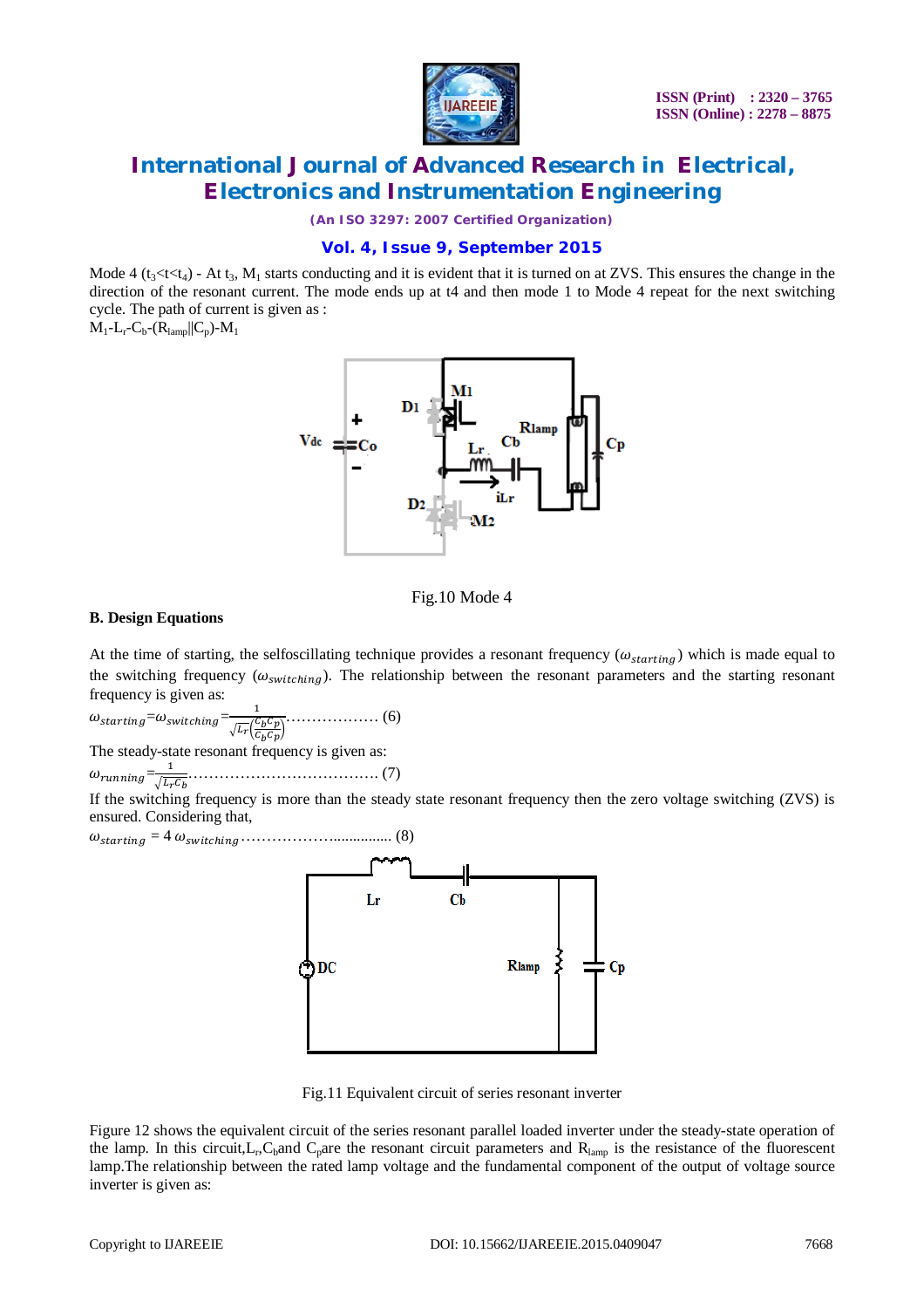

*(An ISO 3297: 2007 Certified Organization)*

### **Vol. 4, Issue 9, September 2015**

| Solving $(6)$ to $(9)$ the resonant parameters are given by:                                                                                  |  |
|-----------------------------------------------------------------------------------------------------------------------------------------------|--|
|                                                                                                                                               |  |
| $\mathcal{C}_p = \frac{\mathcal{C}_b}{15}$                                                                                                    |  |
|                                                                                                                                               |  |
|                                                                                                                                               |  |
|                                                                                                                                               |  |
| $C_b = 15 \left( \frac{V_{lamp}}{V_{ab}} \right) \left( \frac{1}{R_{lamp} \omega_{switching}} \right) \dots \dots \dots \dots \dots \tag{14}$ |  |
|                                                                                                                                               |  |
|                                                                                                                                               |  |
|                                                                                                                                               |  |
|                                                                                                                                               |  |
|                                                                                                                                               |  |
|                                                                                                                                               |  |

#### **VI. RESULT AND DISCUSSION**

To verify the feasibility and validity of the proposed converter, MATLAB/SIMULINK software is applied for the simulation of the proposed system with an input voltageV<sub>ac</sub>= 108 V<sub>rms</sub>, f<sub>s</sub>= 20 kHz, Power = 10 W and output voltage of converter is set as  $V_0 = 300V$ .



Fig.12Simulation model of proposed system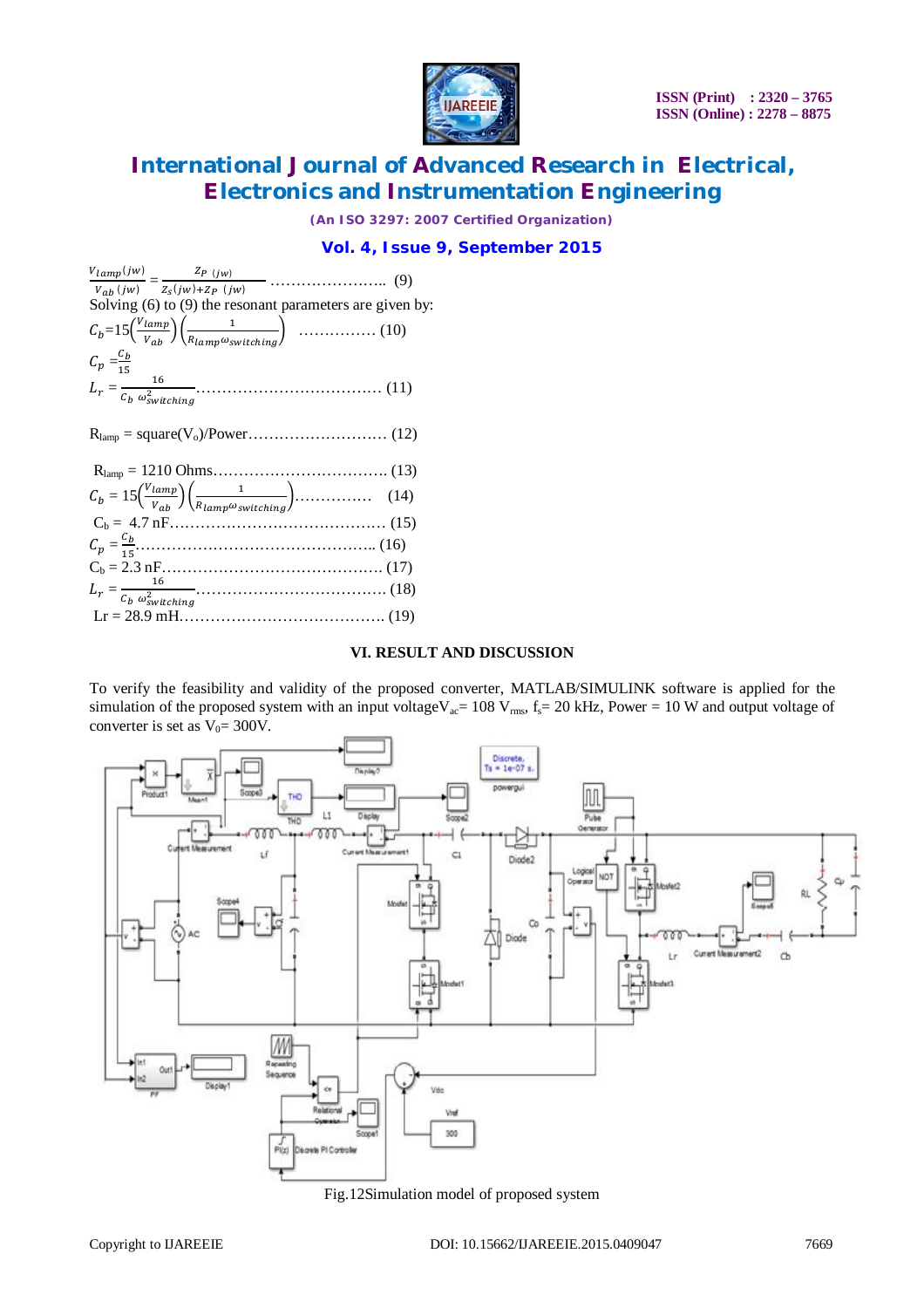

*(An ISO 3297: 2007 Certified Organization)*

### **Vol. 4, Issue 9, September 2015**

The above figure shows the MATLAB/SIMULINK model of the proposed system. Closed loop simulation of the proposed system using PI Controller is shown in the figure.



Fig.13 Input Voltage (108  $V_{\text{rms}}$ )

The input voltage of the pseudoBoost converter based electronic ballast is taken as  $108$  V<sub>rms</sub>with a switching frequency of 20KhZ and the whole system is designed for a power of 10 W.





The input current is an important feature in power factor correction. Here the input current obtained is almost sinusoidal in nature eventhough having slight distortion in DCM mode. Hence the power factor correction correction rectifier shaped the input current and hence the powerfactor and efficiency is improved.



Fig.15 Output Voltage (300V)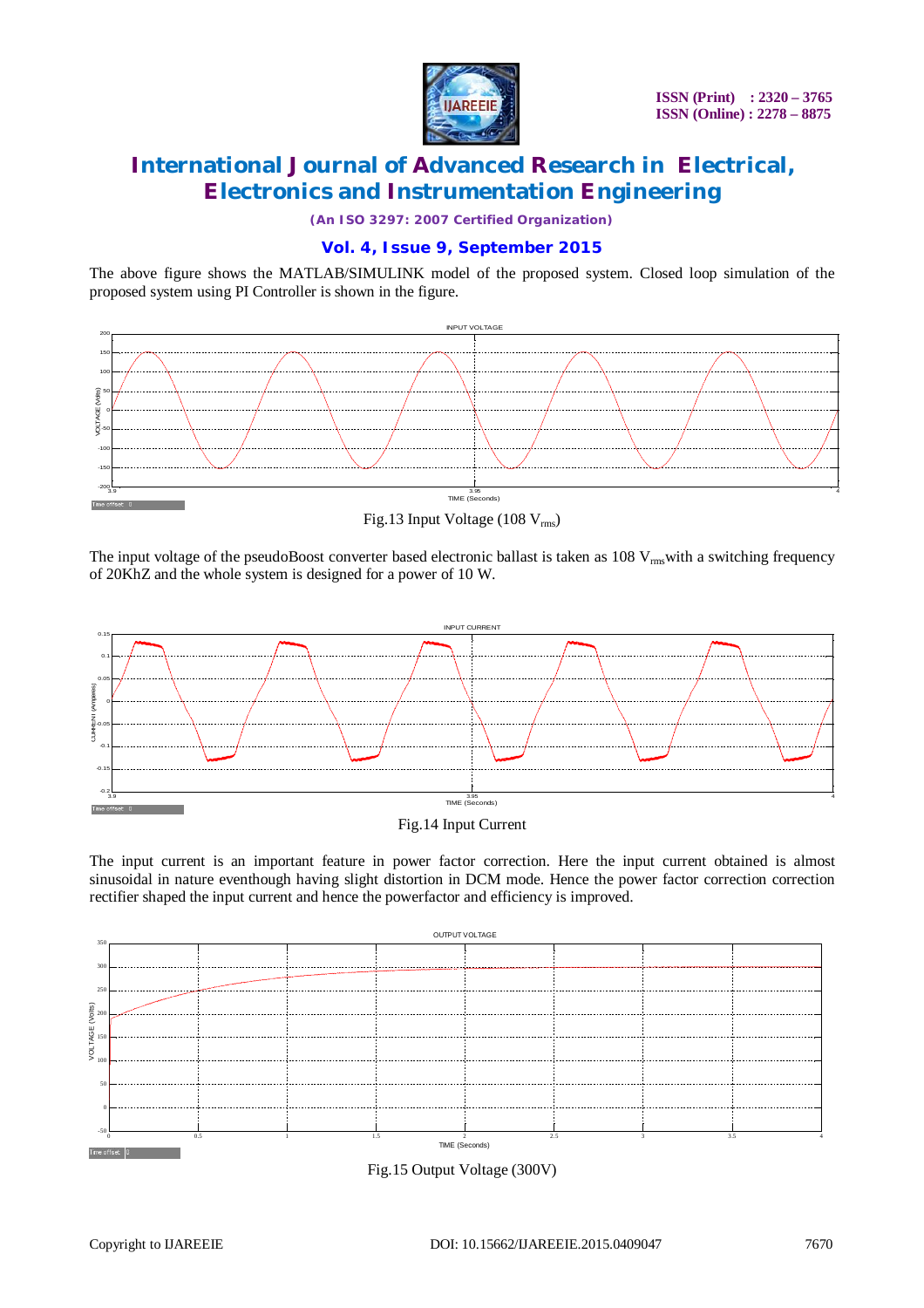

*(An ISO 3297: 2007 Certified Organization)*

### **Vol. 4, Issue 9, September 2015**

Fig.17 shows the Output voltage of the proposed converter. The dc output voltage of the PseudoBoost converter is fixed as 300 V.



Fig.16 Lamp Voltage

Fig.16 shows the Lamp Voltage waveform. Lamp voltage is maintained within the range of 100 to150.Lamp current is maintained within the range of 0.165 to 0.225.

The Power factor and THD of the proposed system is obtained as 0.99 and 0.085.The efficiency of the proposed system is obtained as 0.92.

### **VII.CONCLUSION**

A pseudo Boost converter based electronic ballast is designed and set up. The proposed electronic ballast has shown improved power quality such as input power factor of 99% and efficiency of 92%. The Current harmonics of the proposed electronic ballast compared with the current harmonic limits of IEC 61000-3-2 class C equipments are within the norms. With a proper design of pseudo Boost PFC converter and series resonant half bridge inverter, the dc link voltage and lamp current have been maintained close to the desired value. The proposed ballast has THD of ac mains current of nearly 8%. The zero voltage switching (ZVS) has been achieved by keeping the switching frequency more than the resonance frequency of resonant inverter to reduce the switching losses.

### **REFERENCES**

[1]J. Marcos Alonso, J. Vi˜na, D. G. Vaquero, G. Mart´ınez, and R. Osorio,"Analysis and design of the integrated double buck–boost converter as ahigh-power-factor driver for power-LED lamps," IEEE Trans. Ind. Electron*.*,vol. 59, no. 4, pp. 1689–1696, Apr. 2012.

[2]S. K. Ki and D. D. Lu, "Implementation of an efficient transformerless single-stage single-switch AC/DC converter," IEEE Trans. Ind. Electron*.*,vol. 57, no. 12, pp. 4095–4104, Dec. 2010.

[3] H. J. Chiu, Y. K. Lo, H. C. Lee, S. J. Cheng, Y. C. Yan, C. Y. Lin,T. H. Wang, and S. C. Mou, "A single-stage soft-switching flyback converterfor power-factor-correction applications," IEEE Trans. Ind. Electron*.*, vol. 57, no. 6, pp. 2187–2190, Jun. 2010.

[4]D. D.-C. Lu and S.-K. Ki, "Light-load efficiency improvement in buckderived single-stage single-switch PFC converters," IEEE Trans. PowerElectron*.*, vol. 28, no. 5, pp. 2105–2110, May 2013.

[5]M. R. Sahid, A. H. M. Yatim, and T. Taufik, "A new AC-DC converter using bridgeless SEPIC," in Proc. IEEEAnnu. Conf. Ind. Electron. Soc.,Nov. 2010, pp. 286–290.

[6] D. D. Chuan Lu andW.Wang, "Bridgeless power factor correction circuits with voltage-doubler configuration," presented at the IEEE Int. Conf.Power Electronics and Drive Systems, Singapore, Dec. 2011.

[7] W.-Y. Choi and J.-S. Yoo, "A bridgeless single-stage half-bridge AC/DC converter," IEEE Trans. Power Electron., vol. 26, no. 12, pp. 3884– 3895, Dec. 2011.

[8] C.-M. Wang, "A novel single-stage high-power-factor electronic ballast with symmetrical half-bridge topology," IEEE Trans. Ind. Electron*.*,vol. 55, no. 2, pp. 969–972, Feb. 2008.

[9] M.Mahdavi andH. Farzanehfard, "Zero-current-transition bridgeless PFC without extra voltage and current stress," IEEE Trans. Ind. Electron.,vol. 56, no. 7, pp. 2540–2547, Jul. 2009.

[10] B. Su, J. Zhang, and Z. Lu, "Totem-pole boost bridgeless PFC rectifier with simple zero-current detection and full-range ZVS operating at theboundary of DCM/CCM," IEEE Trans. Power Electron*.*, vol. 26, no. 2, pp. 427–435, Feb. 2011.

[11] H.-Y. Tsai, T.-H. Hsia, and D. Chen, "A family of zero-voltage-transition bridgeless power-factor-correction circuits with a zero-currentswitching auxiliary switch," IEEE Trans. Ind. Electron*.*, vol. 58, no. 5, pp. 1848–1855, May 2011.